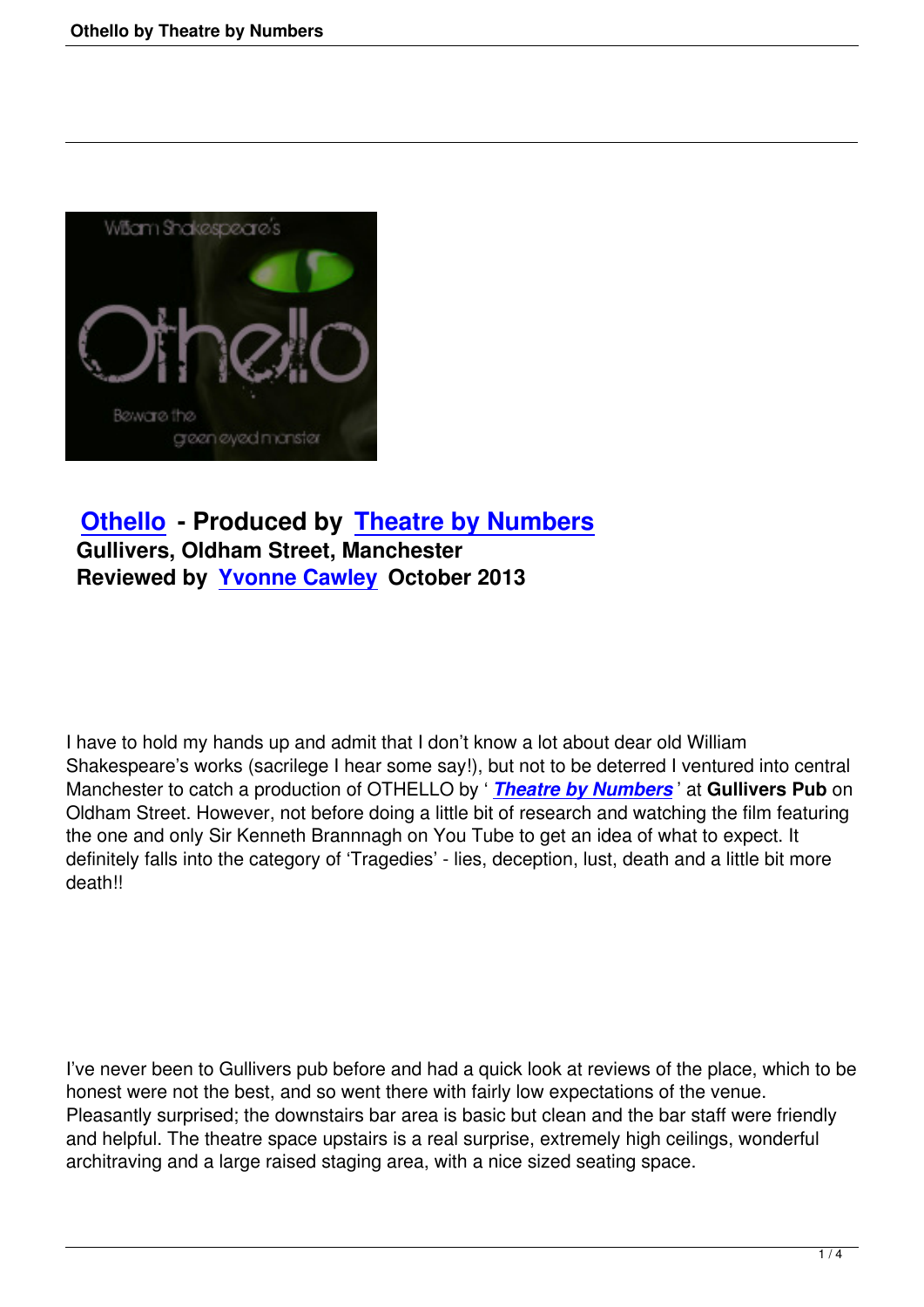

I was surprised to hear that there were only 4 members of the cast and did wonder how they would be able to carry this off without losing too much of the original script/story, or that too much time would be taken in costume/set change. However the thought and planning that the production team had implemented, worked so well.

The whole play was accompanied by Tom Woolsgrove's musical score which he performed on a variety of instruments, and was extremely impressive and emotive. Although Tom was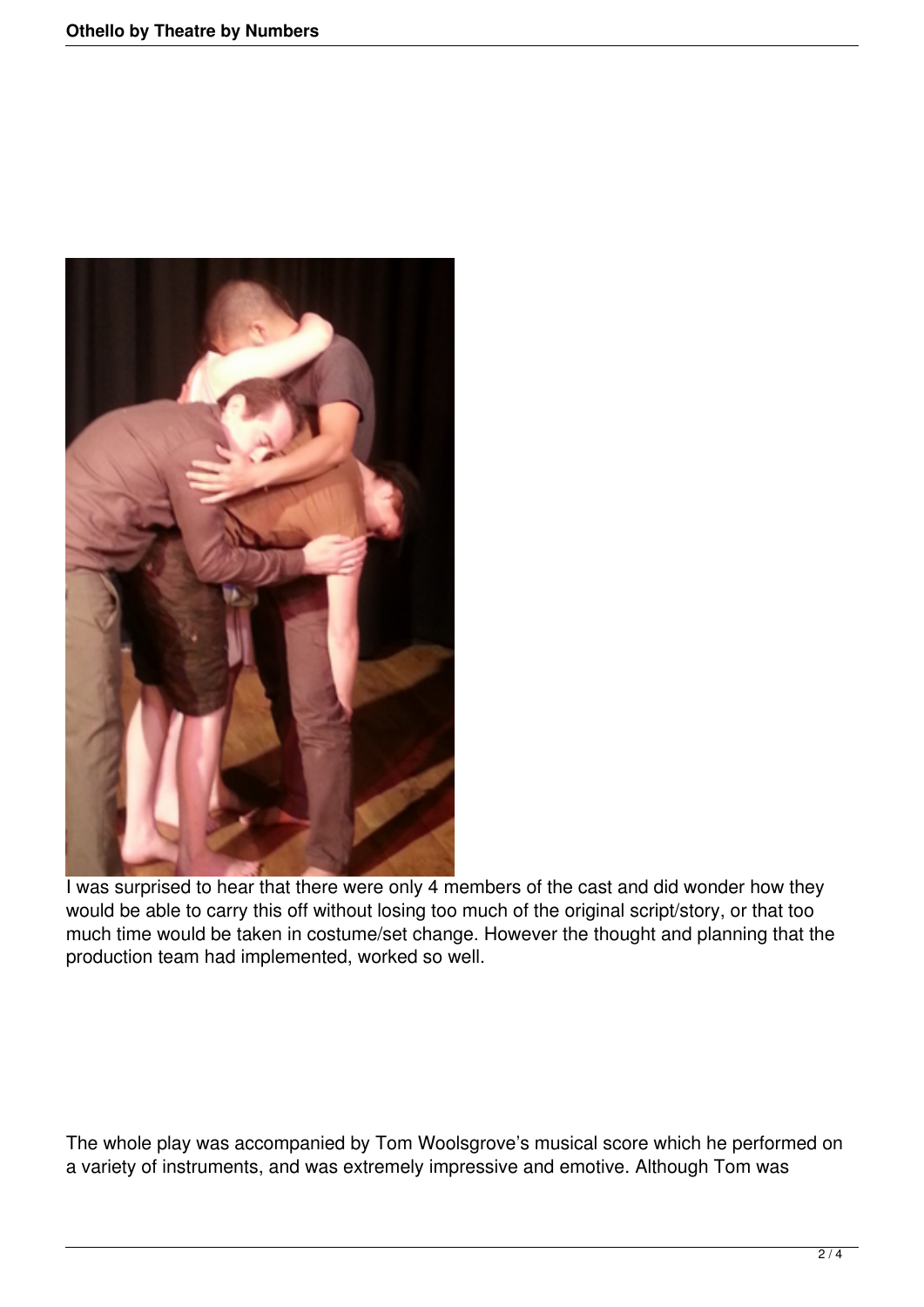performing at the side of the stage, and there for all to see, it was true credit to the acting on stage, that Tom's physical presence ceased to exist. The music blended perfectly with the story and we were treated to his talents on arrival and during the interval. It substantiated the claims made on stage and the timing, pace, intensity and personality of music dove-tailed what was happening on stage perfectly.

The set and props were extremely basic, but this worked well and the acting more than compensated for that, and in fact more would have been less, a distraction even.

As this was a 4 person play I wasn't entirely sure what to expect, and what if anything had been omitted be of detriment to the play. I need not have worried, as this was a little gem of a performance. Right from the start where the actors enter the stage and literally entwined, showing a coming together and intermingling of characters and plots to come, I was intrigued to find out where this would go and how they would pull this off.

Needless to say, I thoroughly enjoyed this adaptation and it seemed that the actors enjoyed themselves on stage too, throwing themselves wholly into it. There was a little bit of a shaky start from **Othello** (played by *Amine Fourket*) with a few fluffed lines, but as the play progressed so did he and went on to command the stage, with his rage, frustration and final realisation clearly portrayed. And his interaction with

## **Desdemona**

, was exquisite.